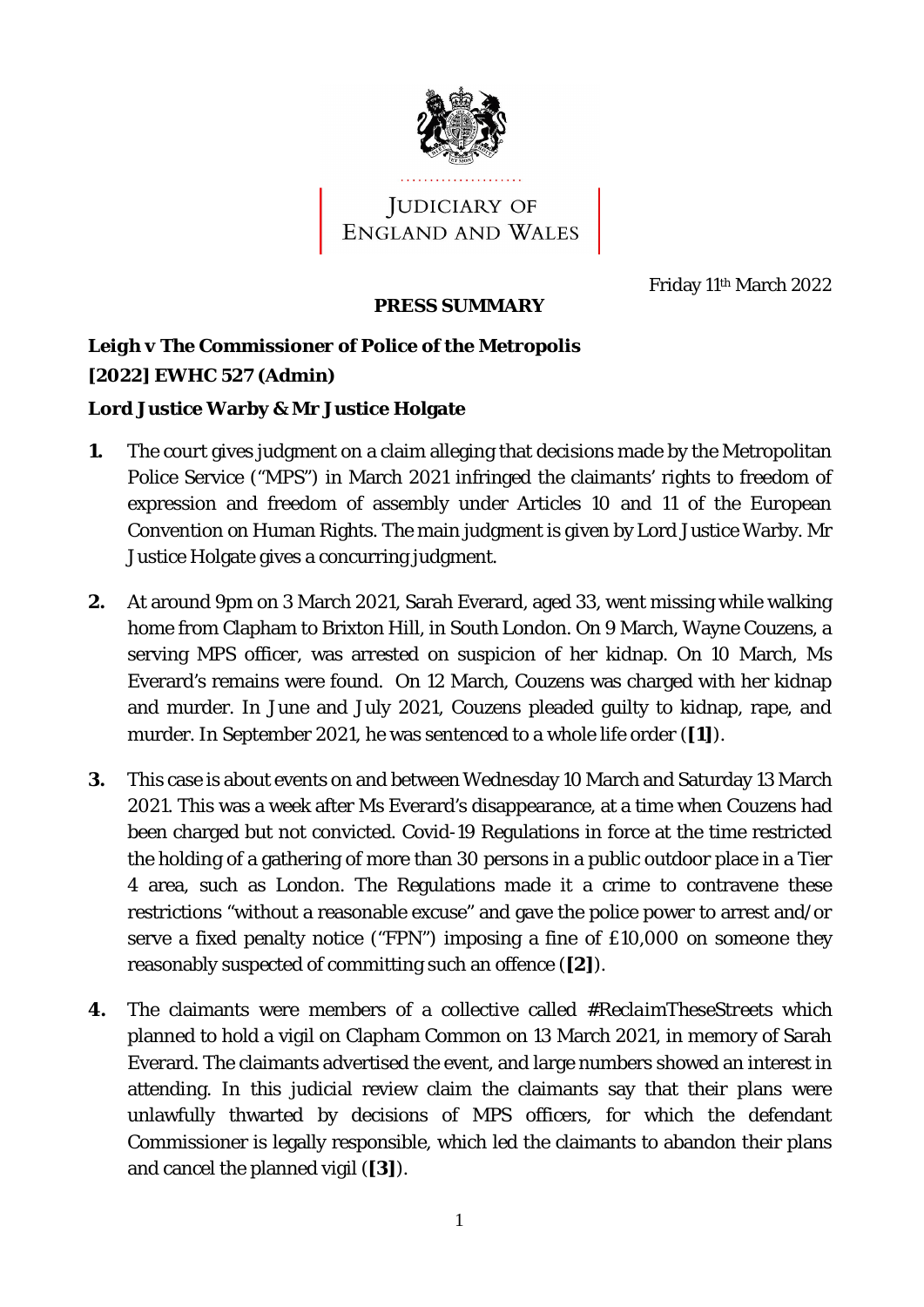- **5.** The claimants argued that the officers' interpretation of the Regulations was legally wrong as it categorised the proposed vigil as "unlawful", meaning criminal, merely because it contravened the restrictions on gatherings. The police were said to have (1) ignored the possibility that the rights to freedom of expression and freedom of assembly under Articles 10 and 11 ECHR might have supplied a "reasonable excuse" for contravening those restrictions on this occasion and (2) failed to conduct the factspecific proportionality assessment which they were duty-bound to conduct in order to reach a decision on that point. The claimants argued that the MPS unlawfully interfered with their Article 10 and 11 rights by statements that prevented or at least discouraged the claimants from organising the vigil, based on grounds that were not "prescribed by law" (**[4]**).
- **6.** The defendant maintained that all her officers did was to point to the legal restrictions and the possibility that there might be enforcement action, depending on how things turned out. The defendant argued that the real nub of the claimants' case was a complaint that officers declined to provide them with an assurance that they would not face enforcement action if the vigil went ahead. It was said that the police had no duty to provide such an assurance, and it therefore could not be said that this was an unlawful interference with the claimants' human rights (at **[6]** and **[66]**).
- **7.** The court upholds the claim.
- **8.** The judgment analyses the legal and policy context (**[8]-[13]**), the Covid-19 Emergency legislation (**[14]-[40]**), and the relevant history (**[41]-[63]**), and summarises the evidence (**[64]-[65]**) and the rival arguments (**[66-70]**). The court's reasons for upholding the claimant's challenge are explained in detail at **[71]-[102]**.
- **9.** The relevant decisions of the MPS were to make statements at meetings, in letters, and in a press statement, to the effect that the Covid-19 Regulations in force at the time meant that holding the vigil would be unlawful (**[71]-[73]**). Those statements interfered with the claimants' rights because each had a "chilling effect" and made at least some causal contribution to the decision to cancel the vigil (**[74-76]**). None of the MPS decisions was in accordance with the law; the evidence showed that the MPS failed to perform its legal duty to consider whether the claimants might have a reasonable excuse for holding the gathering, or to conduct the fact-specific proportionality assessment required in order to perform that duty (**[77-102]**).
- **10.** The court decides to grant appropriate declarations. It does not accept the defendant's case that relief must be refused because it is "highly likely that the outcome for the applicant would not have been substantially different" if the decision-making had been lawful (**[105]-[106]**). No award of damages is made because the court considers the judgment and appropriate declarations provide "just satisfaction" **[108].**